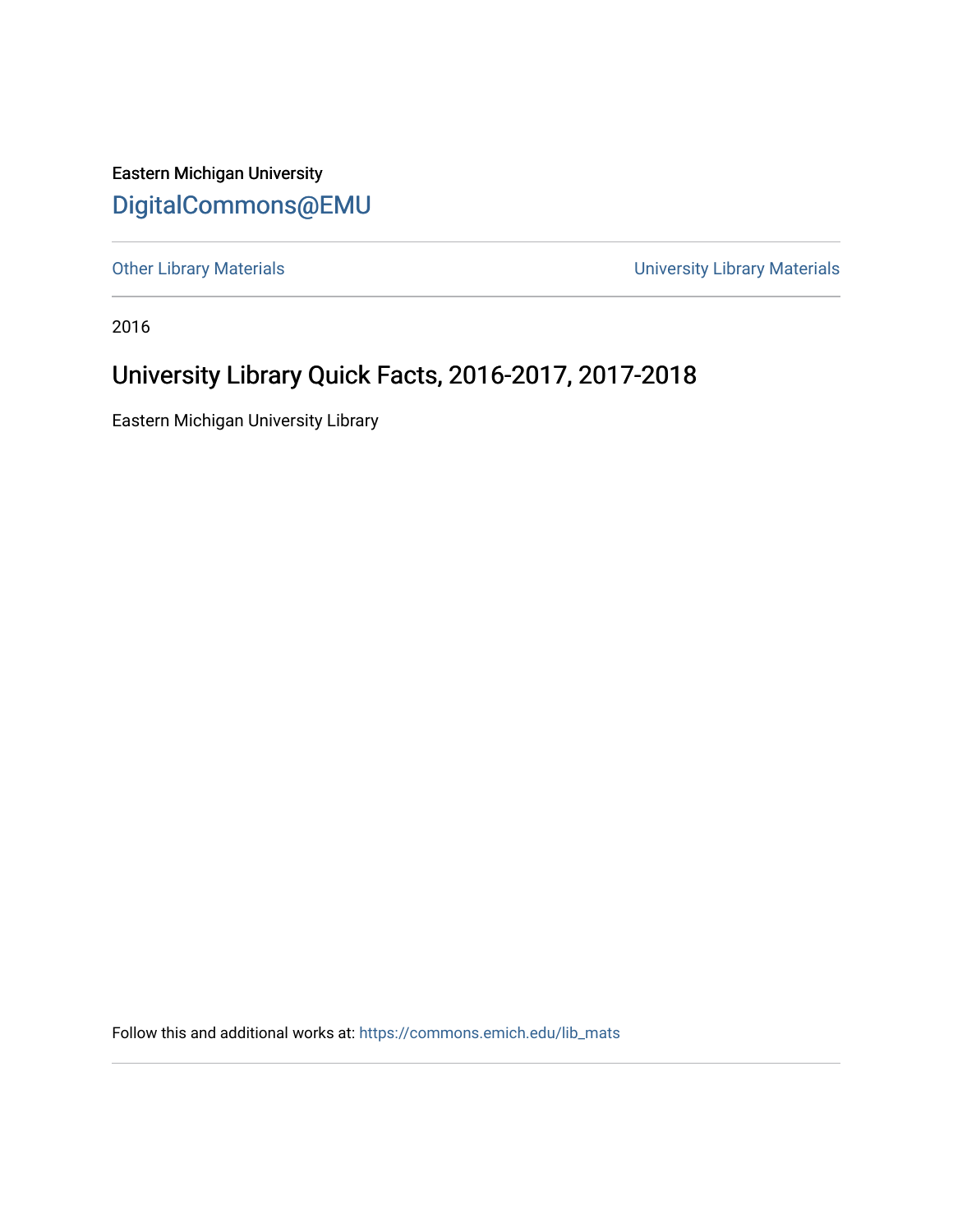## **EMU Library Quick Facts**

| <b>Programs and Services</b>                                  | 2016-17   | 2017-18   |
|---------------------------------------------------------------|-----------|-----------|
| <b>Total Reference Only Questions</b>                         | 6,677     | 6,809     |
| Library Instruction (Group)                                   | 207       | 209       |
| Library Instruction (Individual)                              | 427       | 430       |
| Number of LibGuides                                           | 407       | 425       |
| LibGuide Views                                                | 187,268   | 356,591   |
| Total virtual reference questions answered for EMU and others | 3,699     | 4,660     |
| Library Website Vistits (main page)                           | 307,626   | 284,630   |
| Total attendance at all presentations                         | 4,285     | 4,075     |
|                                                               |           |           |
| <b>Facilities</b>                                             |           |           |
| Gate Count by Semester                                        | 555,435   | 521,891   |
| Hours Open in a Typical Week (Fall/Winter)                    | 100       | 100       |
|                                                               |           |           |
| <b>Library Collection</b>                                     |           |           |
| Paper Volumes Held-(Books/Classed Serials, Government         | 978,954   | 915,753   |
| Documents, Bound Periodicals)                                 |           |           |
| <b>Electronic Indexes and Databases</b>                       | 184       | 233       |
| eBooks                                                        | 113,884   | 118,984   |
| eGovernment Documents                                         | 54,449    | 20,615    |
| <b>Print Serials Subscriptions</b>                            | 240       | 247       |
| Microform Serials Subscriptions                               | 5         | 5         |
| <b>Electronic Serials Subscriptions</b>                       | 19,120    | 47,348    |
| Monograph Titles Purchased                                    | 7,712     | 2,368     |
| Maps                                                          | 47,393    | 46,733    |
| Microforms                                                    | 994,148   | 994,354   |
| Audio                                                         | 14,909    | 10,358    |
| Video                                                         | 9,416     | 11,498    |
| <b>Streaming AV</b>                                           | 56,237    | 87,451    |
| Archives Linear Feet                                          | 16,142    | 43,258    |
|                                                               |           |           |
| <b>Collections-Usage</b>                                      |           |           |
| <b>ARC Items Circulated</b>                                   | 26,853    | 32,224    |
| Items Circulated (Books, Audio/Video)                         | 22,696    | 25,284    |
| Items Used Online-Full-Text Article Requests                  | 1,156,944 | 1,297,377 |
| Items Used Online-eBook Usage                                 | 388,554   | 421,580   |
| Reserve Usage                                                 | 4,125     | 3,286     |
| ILL Usage (Lent)                                              | 9,361     | 11,873    |